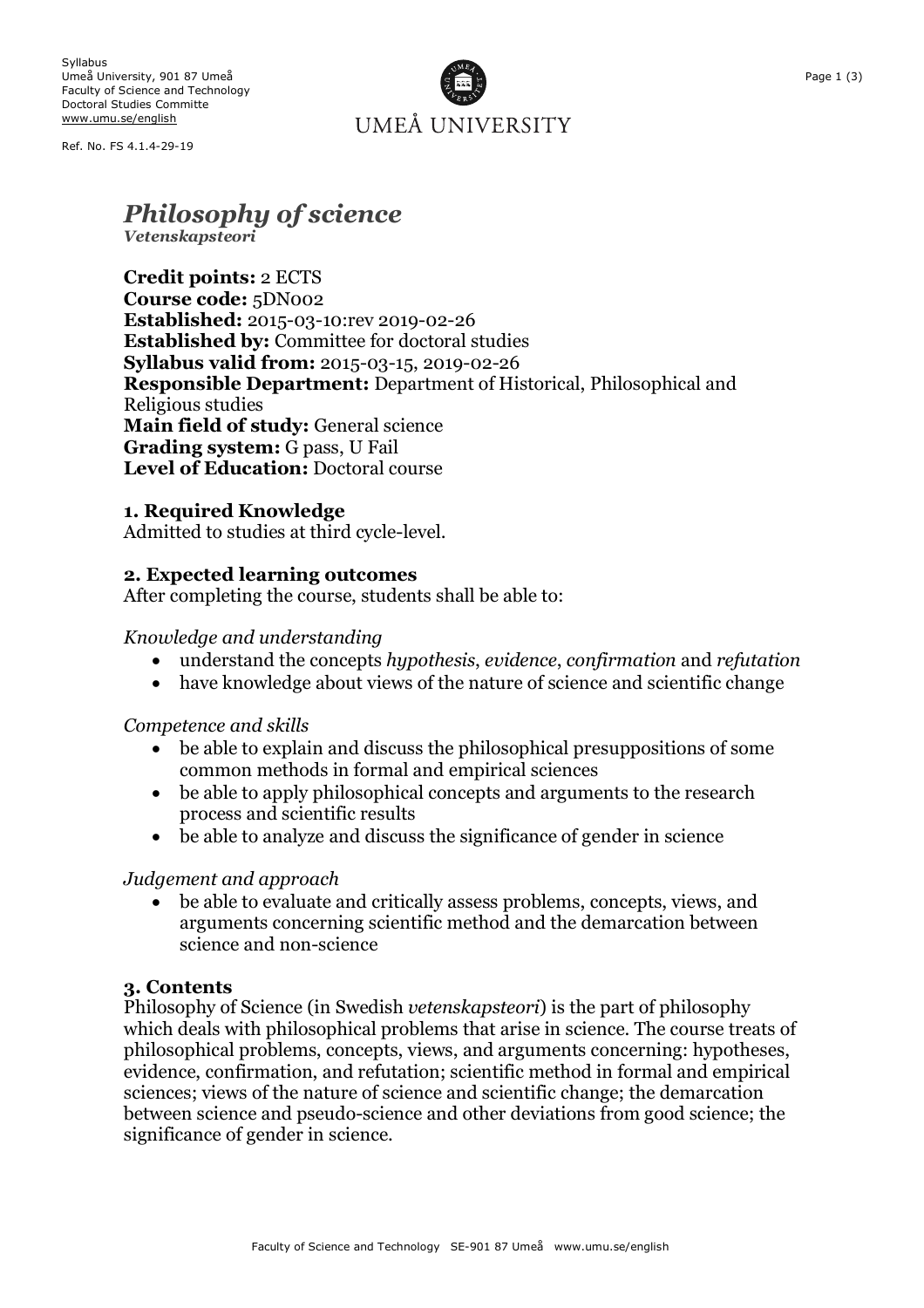Ref. No. FS 4.1.4-29-19

# UMEÅ UNIVERSITY

## **4. Form of instruction**

The instruction consists of lectures and seminars.

### **5. Examination modes**

The examination consists of a take-home exam, in which the student is expected to apply the contents of the course to his or her field or research project, and a seminar on the significance of gender in science, in which the student is expected to give a short presentation, of which a written version shall be handed in.

#### **6. Other regulations**

Academic credit transfers are always reviewed individually according to the University's set of rules and academic credit transfer regulations.

### **7. Literature**

Brown, J. R. (2001). *Who Rules in Science?* Cambridge, Mass.: Harvard University Press, 49-74.

Allegations of scientific misconduct at Harvard have academics up in arms. *The Economist, August 26, 2010*. http://www.economist.com/node/16886218

Alvarez, Luis et al. (1980). Extraterrestial Cause for the Cretaceous-Tertiary Extinction. *Science, 208*, 1095-1108.

Documents Shed Light on Investigation at Harvard. *The Chronicle of Higher Education, August 19, 2010*. http://chronicle.com/article/Document-Sheds-Light-on/123988/

Duhem, P. (1914/1954). *The Aim and Structure of Physical Theory*. Princeton, New Jersey: Princeton University Press, 183-188.

Gödel, K. (1947). What is Cantor's Continuum Problem? *The Mathematical Monthly, 54*, 515-525.

Hand, D. J. (2008). *Statistics: A Very Short Introduction*. Oxford: Oxford University Press, 85-89.

Hansson, Sven Ove (2008). Science and Pseudo-Science. *The Stanford Encyclopedia of Philosophy*. http://plato.stanford.edu/entries/pseudo-science/

Huygens, C. (1690). *Treatise on Light*. (Excerpt from the preface.)

Koertge, N. (2012). Critical perspectives on feminist epistemology. In Sharlene Nagy Hesse-Biber (ed.): *Handbook of Feminist Research: Theory and Practice, Second Edition*. Los Angeles: Sage, 119-134.